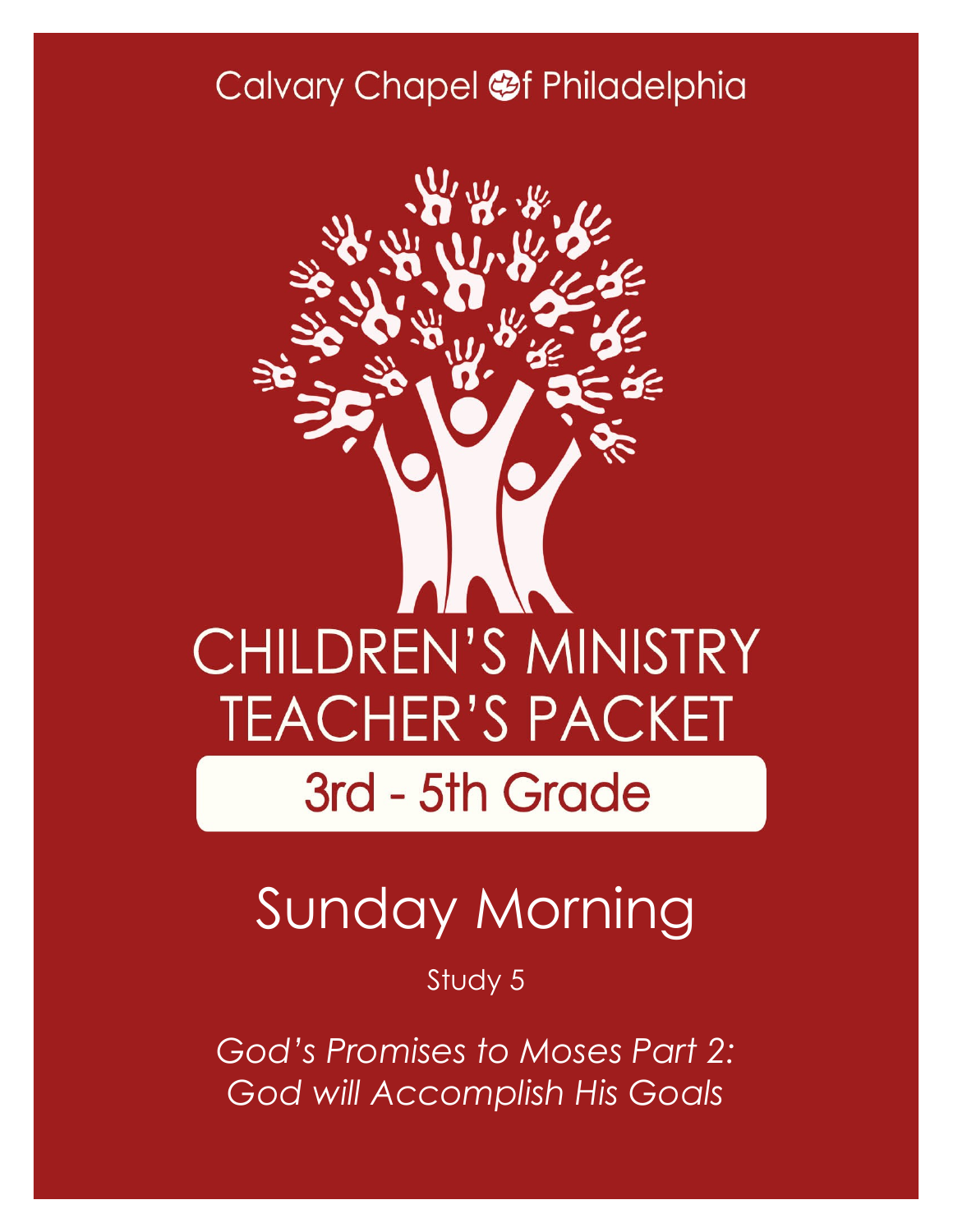### God will Accomplish His Goals

The Objective is the key concept for this week's lesson. It should be the main focus of the study.

These are the key verses that you will find helpful in teaching your study this week. The "Main passage" is the basis of the study, where the other verses support the objective of the lesson.

There is a memory verse for the students that relates to every study. If a student can memorize the verse for the following week you may give them a prize from the "reward box" found on your cart.

An introductory activity or question that will settle the class, draw their attention to the study and prepare their hearts for God's Word.

**Objective Last week we saw God promise to free His people from slavery and bondage. This week's study continues that story, showing that God will accomplish His goals, even when people stand against Him.** 

### **Key Verses**

Exodus 5:1-6:13—Main Teaching Passage Psalm 14:1 Romans 1:18-20

### **Memory Verse** - Proverbs 21:30 (NIV)

"There is no wisdom, no insight, no plan that can succeed against the LORD."

### **Hook**

Review last week's memory verse, Galatians 5:1.

Quickly review last week's study. Remind the students that God had promised Moses that He would free the Hebrews from the hands of Pharaoh.

Ask the following question: "If you were the most powerful king in the whole world, and someone came to you and demanded that you start doing what they say, what would you do?"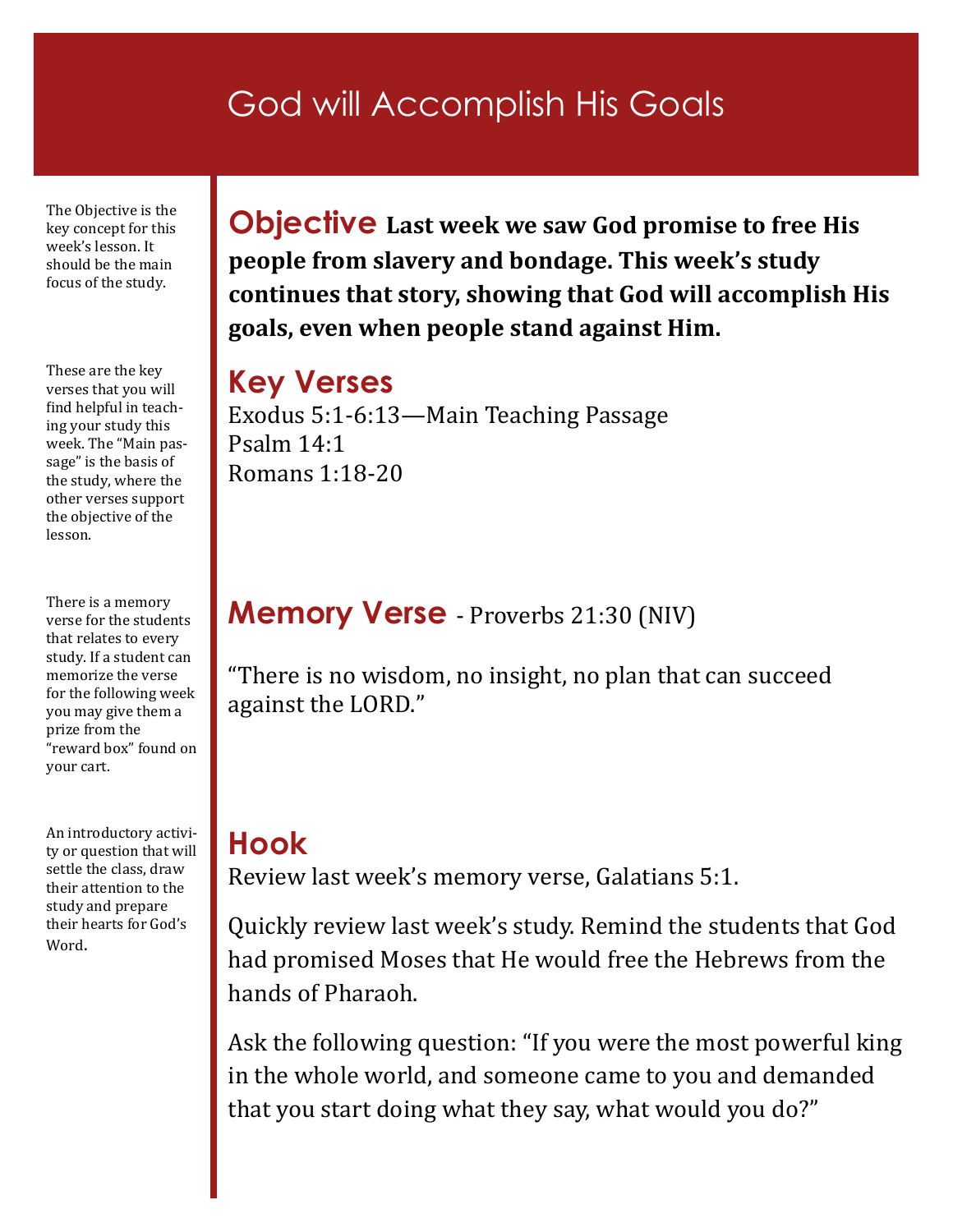What does the Bible say? This is where we will read a passage or series of passages that teach on the subject of the day.

BOOK

Moses had met the true and living God. His eyes had been opened to the truth of who He is. Having been commanded by God to approach Pharaoh, he faithfully did, ordering Pharaoh to, "Let my people go." Pharaoh, who was treated as a god himself by all of his subjects, rejected the Word of God. "Who is the LORD that I should obey his voice?" Pharaoh had not seen God's power, so he mocked Moses and his God, and then commanded that rather than releasing God's people, he would increase their work. Instead of Pharaoh providing straw, an important ingredient in making bricks, now the Israelites would receive none. They would have to collect their own straw and still produce the same number of bricks they were previously. The Hebrews were afflicted and turn on Moses: "You have made us stink in the sight of Pharaoh and his servants, and have put a sword in their hand to kill us." In despair Moses questioned God, claiming that God had gone back on His promise and had only made things worse.

God's awe-inspiring response is found in Exodus 6:1-8. God stated emphatically that Moses has forgotten one important truth: He is the LORD. The statement, "I am the LORD" is found 5 times in these verses. He reminded Moses of the promise that He made to Abraham, Isaac, and Jacob as the Almighty God, that He would bring His people back to the land of Canaan that He had promised them. He promised moreover that "with an outstretched arm and with great acts of judgment," Pharaoh would be forced to let God's people go. Verse 7 is a key verse, as in it the purpose for this whole event is revealed: "I will take you to be My people, and I will be your God, and you shall know that I am the LORD your God."

The interpretation/ exegesis of the passage. What does this passage mean? How does this passage apply to my life?

## LOOK

Pharaoh was the most powerful man in the world. He was the king of the strongest kingdom and he had the most powerful army and the most wealth. The people of Egypt look at Pharaoh as a God. So when Pharaoh was confronted with the one true God, he laughed. Quite rightly, Pharaoh said that he didn't know the LORD, and because he didn't know the LORD he was not going to follow Him. There are people living all around us who are just like Pharaoh. They don't know God, they don't want to know God, and because of that they reject Him and His people. In the same way that Pharaoh made life more difficult for the people of God, the people around us that don't know Him might make our lives more difficult as well. They won't force us to do more work or make bricks, but they might make fun of God, or make fun of us for believing in God. The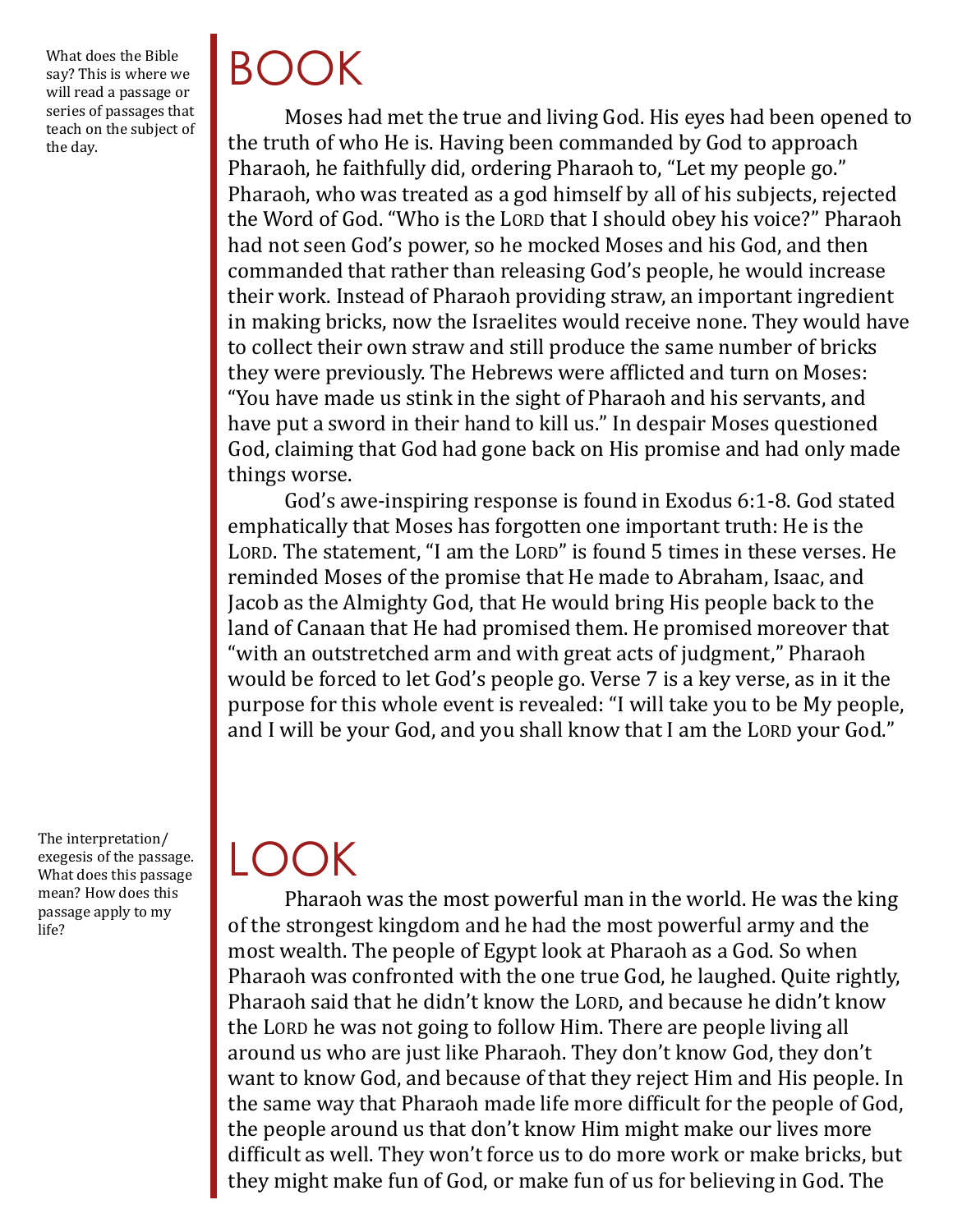# LOOK (Continued)

students might have already heard entertainers or celebrities on TV talk about how foolish you have to be to believe in God. The Bible tells a different story. The Bible says in Psalm 14:1, "The fool has said in his heart, there is no God." The reality of God is so clear, so obviously revealed in the world that He has made (Romans 1:18-20) that no one can stand before Him and say, "I didn't know that you were real." Pharaoh tried to stand against God. He hardened his heart and in his pride refused to hear and obey. The most powerful man in the world stood before God and said, "I am stronger than you." God would show Pharaoh that he was not, not by a long way.

God has a plan for the earth and everyone in it, and God will accomplish that plan even if all the people of the world try and stand against Him. God's plan is to return and take all believers to be with Him, and no matter what anybody says, He is going to do it. God also has a plan for your life. God wants to make you His, He wants to be your God, so that you know exactly who He is and what He has done for you.

# TOOK

As a class memorize Proverbs 21:30.

As a class, pray for the President of the United States, the Governor of PA and, and the Mayor of Philadelphia. Pray that unlike Pharaoh, they would hear the voice of the LORD and lead not in their own strength.

Pray for the students and ask the LORD that they too would trust in His Word and in the plan that God has for His people.

Parent Question: How do you become one of God's people?

What is my response to this passage of Scripture? How should my life change according to what this passage teaches me? What are the practical things I can do throughout the week to make this true in my life?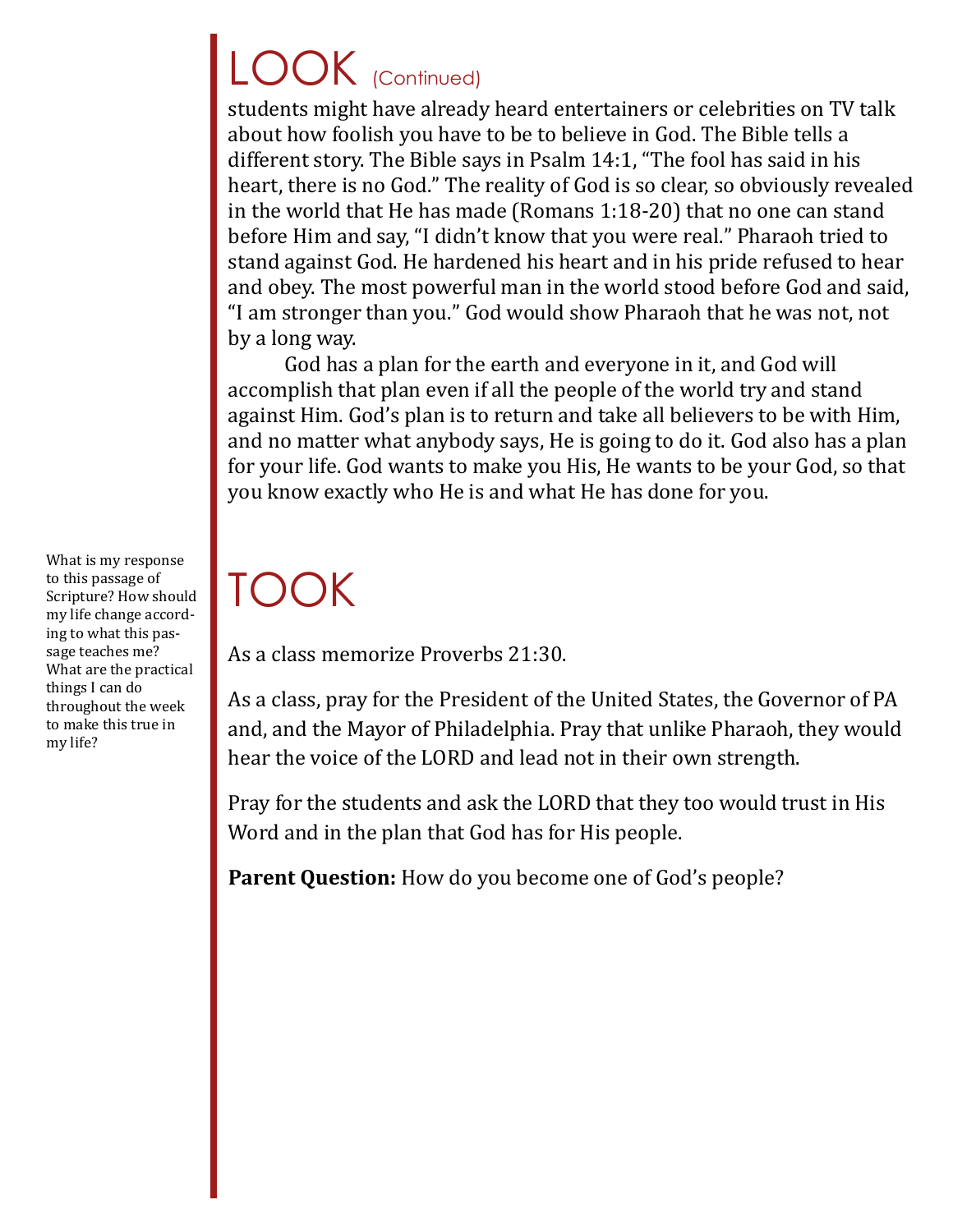# FURTHER STUDY

### **Commentary on Exodus 5-6 by David Guzik**

A. Pharaoh receives Moses and Aaron and responds with a command.

1. (1-3) Moses asks Pharaoh to let the children of Israel go to the wilderness to worship.

Afterward Moses and Aaron went in and told Pharaoh, "Thus says the LORD God of Israel: 'Let My people go, that they may hold a feast to Me in the wilderness.'" And Pharaoh said, "Who *is* the LORD, that I should obey His voice to let Israel go? I do not know the LORD, nor will I let Israel go." So they said, "The God of the Hebrews has met with us. Please, let us go three days' journey into the desert and sacrifice to the LORD our God, lest He fall upon us with pestilence or with the sword."

a. **Moses and Aaron went in and told Pharaoh**: This confrontation took tremendous courage, and **Moses and Aaron** should be commended for their obedience to God in doing it.

i. Pharaoh was nothing like a public servant; the entire public lived to serve the Pharaoh. His power and authority were supreme and there was no constitution or law or legislature higher or even remotely equal to him.

ii. The Pharaohs were said to be the children of the sun; they were friends to the greatest gods of Egypt and sat with them in their own temples to receive worship alongside them.

iii. An inscription by a Pharaoh on an ancient Egyptian temple gives the idea: "I am that which was, and is, and shall be, and no man has lifted my veil." (Meyer) The Pharaoh was more than a man; he considered himself a god, and the Egyptians agreed.

iv. Having grown up in the royal courts of Egypt, Moses knew this well; but he also knew that *Pharaoh was just a man*. With the authority of the living God, Moses confronted Pharaoh.

b. **Let My people go**: The fundamental demand of God to Pharaoh (through His messengers Moses and Aaron) was *freedom* for *His people*. God asserted that Israel belonged to *Him*, not Pharaoh; and therefore, that they should be free. Those who belong to God should be free, not bound.

c. **Who** *is* **the LORD, that I should obey His voice to let Israel go? I do not know the LORD, nor will I let Israel go**: Pharaoh knew of many gods, but did not recognize the LORD or His ownership of Israel. Therefore he refused the request.

i. **Who is the LORD?** Pharaoh did not have the right heart, but he did ask the right question. Moses asked *Who am I?* (Exodus 3:11) The relevant questions were not about the identity of Moses or Pharaoh, but **who is the LORD?** *If* Pharaoh really knew who the LORD was, he would have gladly released Israel.

d. **Please, let us go three days' journey into the desert and sacrifice to the LORD our God**: Moses re-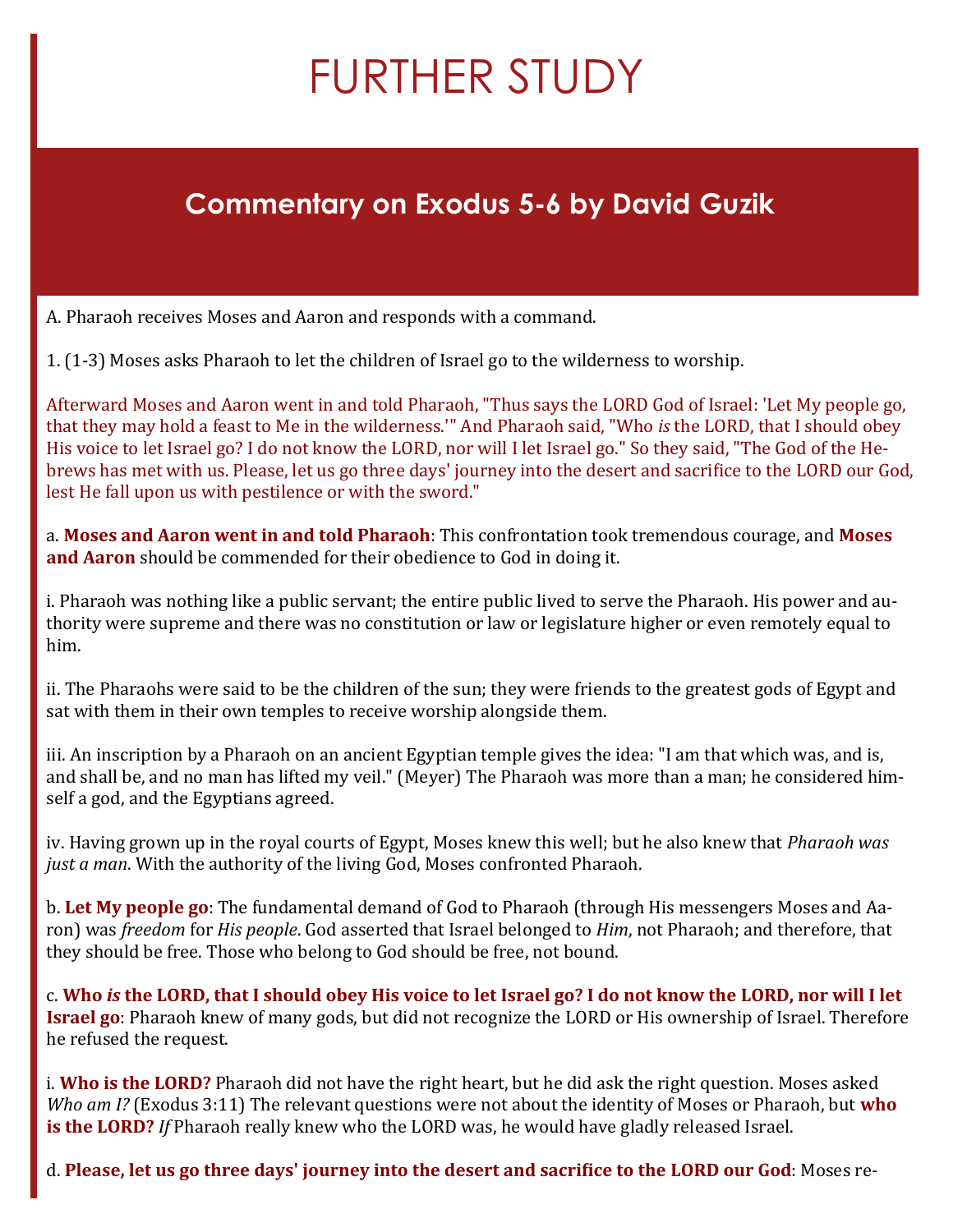layed the demand God first gave him back at Exodus 3:18. God presented the smaller request to Pharaoh first so that the request would be as appealing and as easy to accept as possible. He did this so Pharaoh would have no excuse at all for refusing God and hardening his heart.

2. (4-9) Pharaoh increases the burden of the Israelites.

Then the king of Egypt said to them, "Moses and Aaron, why do you take the people from their work? Get *back*  to your labor." And Pharaoh said, "Look, the people of the land *are* many now, and you make them rest from their labor!" So the same day Pharaoh commanded the taskmasters of the people and their officers, saying, "You shall no longer give the people straw to make brick as before. Let them go and gather straw for themselves. And you shall lay on them the quota of bricks which they made before. You shall not reduce it. For they are idle; therefore they cry out, saying, 'Let us go *and* sacrifice to our God.' Let more work be laid on the men, that they may labor in it, and let them not regard false words."

a. **Why do you take the people from their work?** Pharaoh not only rejected the idea of giving the Israelites three days off, he saw the request itself as a waste of good working time.

b. **The people of the land are many now**: Pharaoh knew that the previous attempts to cut the population of Israel had failed. They continued to multiply. This was good for Israel, but bad for Pharaoh.

c. **For they are idle; therefore they cry out**: To punish Israel for the request and to give them more work ("You seem to have enough time to make these crazy requests - then you must have enough time to work more!"), Pharaoh commanded that the Israelites must gather their own materials (specifically, straw) for making bricks.

i. Straw has an acidic content that makes the bricks stronger. The use of straw in making bricks in Egypt during this period is confirmed by archaeology. "Bricks of all sorts have been found in Egypt, some with regularly chopped straw, some with rough roots and oddments, some without straw at all." (Cole)

ii. "Chopped straw was mixed in with the clay to make the bricks more pliable and stronger by first binding the clay together and then by decaying and releasing a humic acid." (Kaiser)

iii. "The eastern bricks are often made of *clay* and *straw* kneaded together, and then not burned, but thoroughly dried in the sun. This is expressly mentioned by Philo…'because straw is the bond by which the brick is held together.'" (Clarke)

3. (10-14) The Egyptian taskmasters carry out Pharaoh's orders.

And the taskmasters of the people and their officers went out and spoke to the people, saying, "Thus says Pharaoh: 'I will not give you straw. Go, get yourselves straw where you can find it; yet none of your work will be reduced.'" So the people were scattered abroad throughout all the land of Egypt to gather stubble instead of straw. And the taskmasters forced *them* to hurry, saying, "Fulfill your work, *your* daily quota, as when there was straw." Also the officers of the children of Israel, whom Pharaoh's taskmasters had set over them, were beaten *and* were asked, "Why have you not fulfilled your task in making brick both yesterday and today, as before?"

a. **I will not give you straw…yet none of your work will be reduced**: The immediate effect of the work of Moses was to make it *worse* for Israel, not better. Confronting the evil of Egyptian bondage would not be quick or easy. This was a significant test of Moses and Israel.

b. **And the taskmasters forced them to hurry… Also the officers of the children of Israel…were beaten**: The freedom of all Israel was the goal; all Israel endured the difficult struggle before liberty was gained. The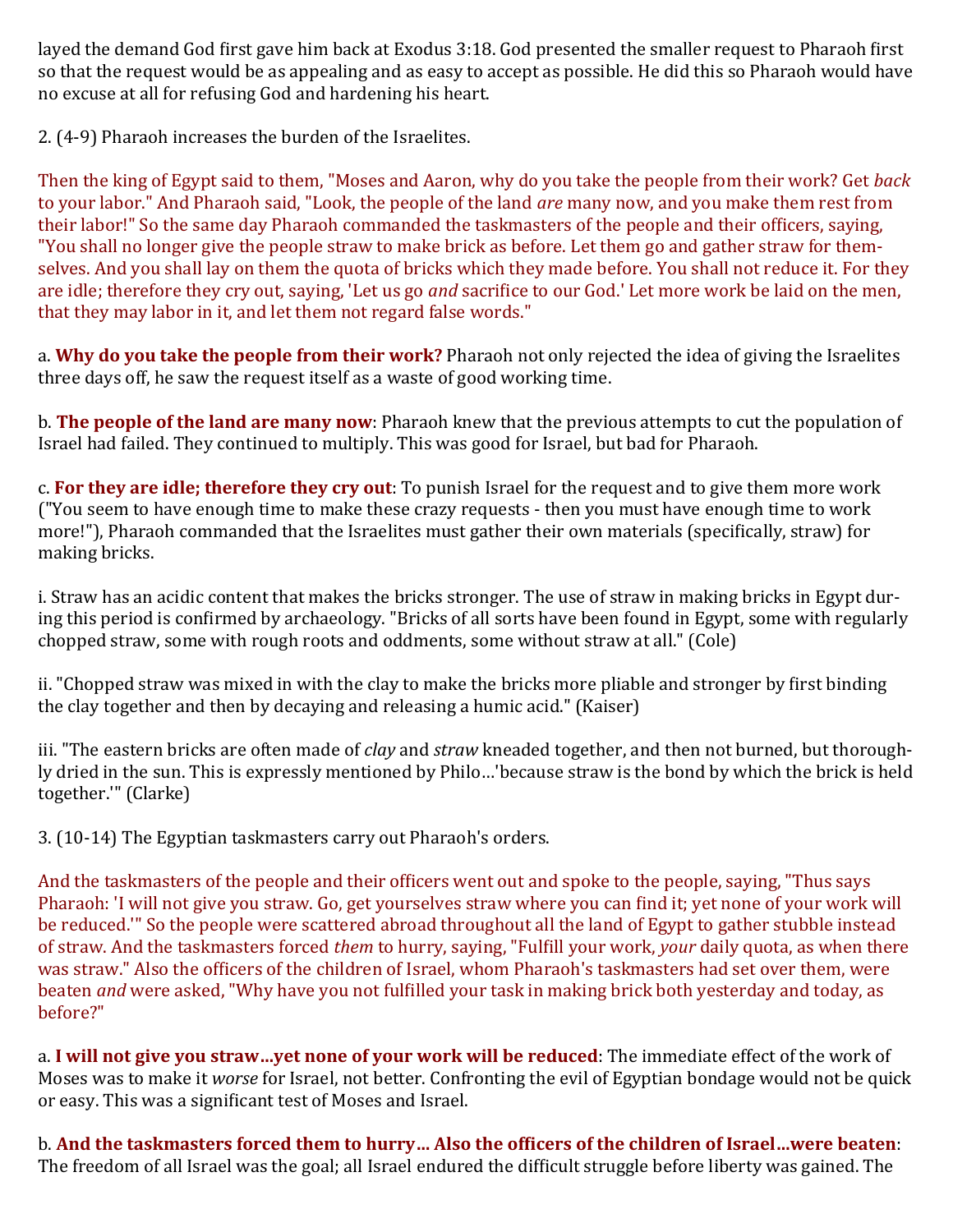workers and their leaders didn't confront Pharaoh, but were still connected to this work of freeing Israel from Egypt.

i. "Things commonly go backward with the saints before they come forward, so the corn growth downward ere it grow upward." (Trapp)

B. Pharaoh troubles the children of Israel.

1. (15-19) Pharaoh rebukes the officers of Israel, increasing their burdens.

Then the officers of the children of Israel came and cried out to Pharaoh, saying, "Why are you dealing thus with your servants? There is no straw given to your servants, and they say to us, 'Make brick!' And indeed your servants *are* beaten, but the fault *is* in your *own* people." But he said, "You *are* idle! Idle! Therefore you say, 'Let us go *and* sacrifice to the LORD.' Therefore go now *and* work; for no straw shall be given you, yet you shall deliver the quota of bricks." And the officers of the children of Israel saw *that* they *were* in trouble after it was said, "You shall not reduce *any* bricks from your daily quota."

a. **The officers of the children of Israel came and cried out to Pharaoh**: In their trouble, the children of Israel did not turn to God; they did not turn to Moses. Instead, they looked to **Pharaoh** for help. They felt that their previous bondage was better than their current increased misery.

i. It is wrong to simply say that Israel loved their slavery. Exodus 2:23 says, *the children of Israel groaned because of the bondage, and the cried out; and their cry came up to God because of their bondage*. Yet what God allows and even performs in the work of bringing freedom made it feel worse, at least for a time.

b. **You are idle! Idle!** Pharaoh was absolutely unsympathetic and cruel. He believed the problem was that Israel was lazy; more work and harder work would cure them of laziness. *Pharaoh hated Israel and wanted them in perpetual bondage to him.*

i. "Thus, they would be kept quiet and agitation would cease." (Thomas)

ii. **Your daily quota**: "Brick quotas are abundantly documented in Egypt." (Kaiser)

2. (20-21) The officers cry out against Moses.

Then, as they came out from Pharaoh, they met Moses and Aaron who stood there to meet them. And they said to them, "Let the LORD look on you and judge, because you have made us abhorrent in the sight of Pharaoh and in the sight of his servants, to put a sword in their hand to kill us."

a. **They met Moses and Aaron**: The leaders of the children of Israel were not happy when they came from the presence of Pharaoh, and they thought it was all the fault of Moses and Aaron.

b. **Let the LORD look on you and judge**: The officers of Israel were *certain* that God was on their side, and anything that made the immediate condition of Israel worse was *not* of the LORD.

c. **You have made us abhorrent in the sight of Pharaoh**: They believed this was the wrong Moses did. When Israel was an obedient slave to Pharaoh, they thought he was their friend. Now that the idea of freedom had entered, Pharaoh showed how he felt about them all along.

i. Satan sometimes seems friendly to us when we accept his lordship; but when we start to be free in Jesus, he often will try to make life difficult for us.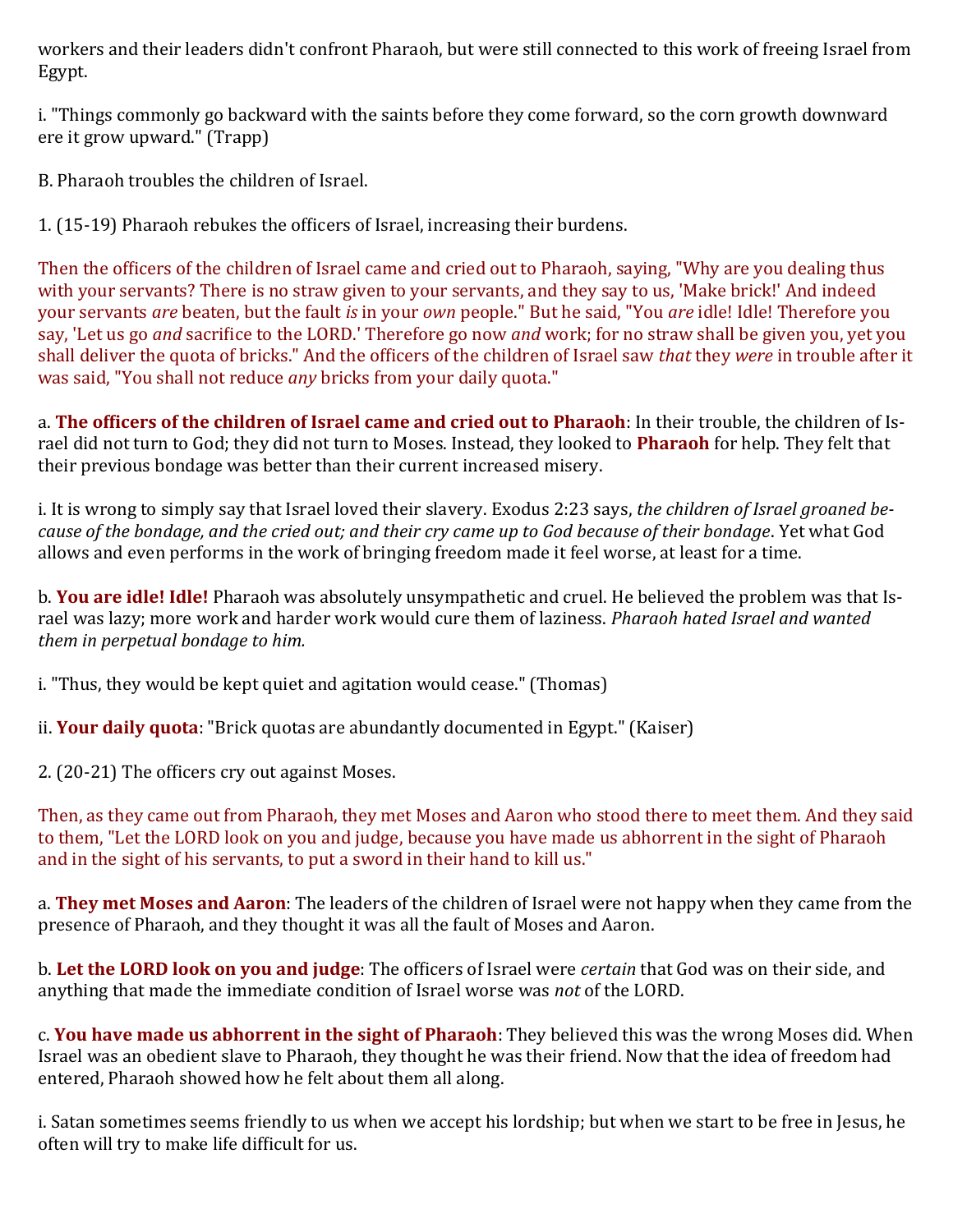ii. Exodus 4:31 said *So the people believed; and when they heard that the LORD had visited the children of Israel and that He had looked on their affliction, then they bowed their heads and worshipped*. After the counter-attack of Pharaoh, the faith, excitement, and worship of Exodus 4:31 was gone pretty quickly.

iii. *God allowed all this*; in fact you could say that He designed it. In theory, God could have freed Israel from Egypt without a struggle on their part. Yet He knew that was not good or best for them; that for them to make the transition from *slaves* to *free people of the promised land*, that some testing and stretching was absolutely necessary.

3. (22-23) Moses complains about the problem to God.

So Moses returned to the LORD and said, "Lord, why have You brought trouble on this people? Why *is* it You have sent me? For since I came to Pharaoh to speak in Your name, he has done evil to this people; neither have You delivered Your people at all."

a. **Lord, why have You brought trouble on this people?** It was a good question, and Moses did well to so boldly speak his heart to God. Yet Moses had already forgotten what God told him at the burning bush, that Pharaoh *would not* easily let go of Israel.

i. *Moses did right in speaking his heart to God.* "Happy is the man who when he cannot understand the divine movement and, indeed, doubts it has yet faith enough in God Himself to tell Him all his doubt. Those who face men, having the right to say to them, 'Thus saith Jehovah' have also the right to return to Jehovah and state the difficulties, and expose openly their own doubts and fears." (Morgan)

ii. *Moses did wrong in forgetting what God had said.* The LORD told him, *I am sure that the king of Egypt will not let you go, no, not even by a mighty hand. So I will stretch out My hand and strike Egypt with all My wonders which I will do in its midst; and after that he will let you go.* (Exodus 3:19-20)

iii. If God were to give Moses and extended explanation to answer the question, it might go like this: "Moses, I **brought trouble** because I am interested in more than simply freeing Israel from slavery; I want to transform them from a slave people into a people fit for My promised land. This doesn't happen quickly or easily, and it involved countless expressions of both trust and surrender. Trust Me in this **trouble**, and I will use it for Israel's good and My glory."

b. **Why is it You have sent me?** In this season of testing, the same old fears came crashing in on Moses: "I'm not the man God should send." "God won't come through." "Pharaoh and the Egyptians are too strong." There was still unbelief and lack of focus on God that had to be worked out of Moses.

i. "The agony of soul through which Moses passed must have been as death to him. He died to his self-esteem, to his castle-building, to pride in his miracles, to the enthusiasm of his people, to everything that a popular leader loves. As he lay there on the ground alone before God, wishing himself back in Midian, and thinking himself hardly used, he was falling as a grain of wheat into the ground to die, no longer to abide alone, but to bear much fruit." (Meyer)

ii. Moses probably thought that the dying to himself was finished after 40 years of tending sheep in Midian, but it wasn't. It never is. God still will use adversity to train us to trust in Him until the day we go to be with Him in heaven.

c. Neither have You delivered Your people at all: It seems that despite God's previous warning, something in Moses hoped that it would all come rather easy. Yet God's deliverance was real, and would soon be seen for Israel. Israel felt that it was sometimes difficult to be in God's will; but they would see how much worse it was to be against God's will.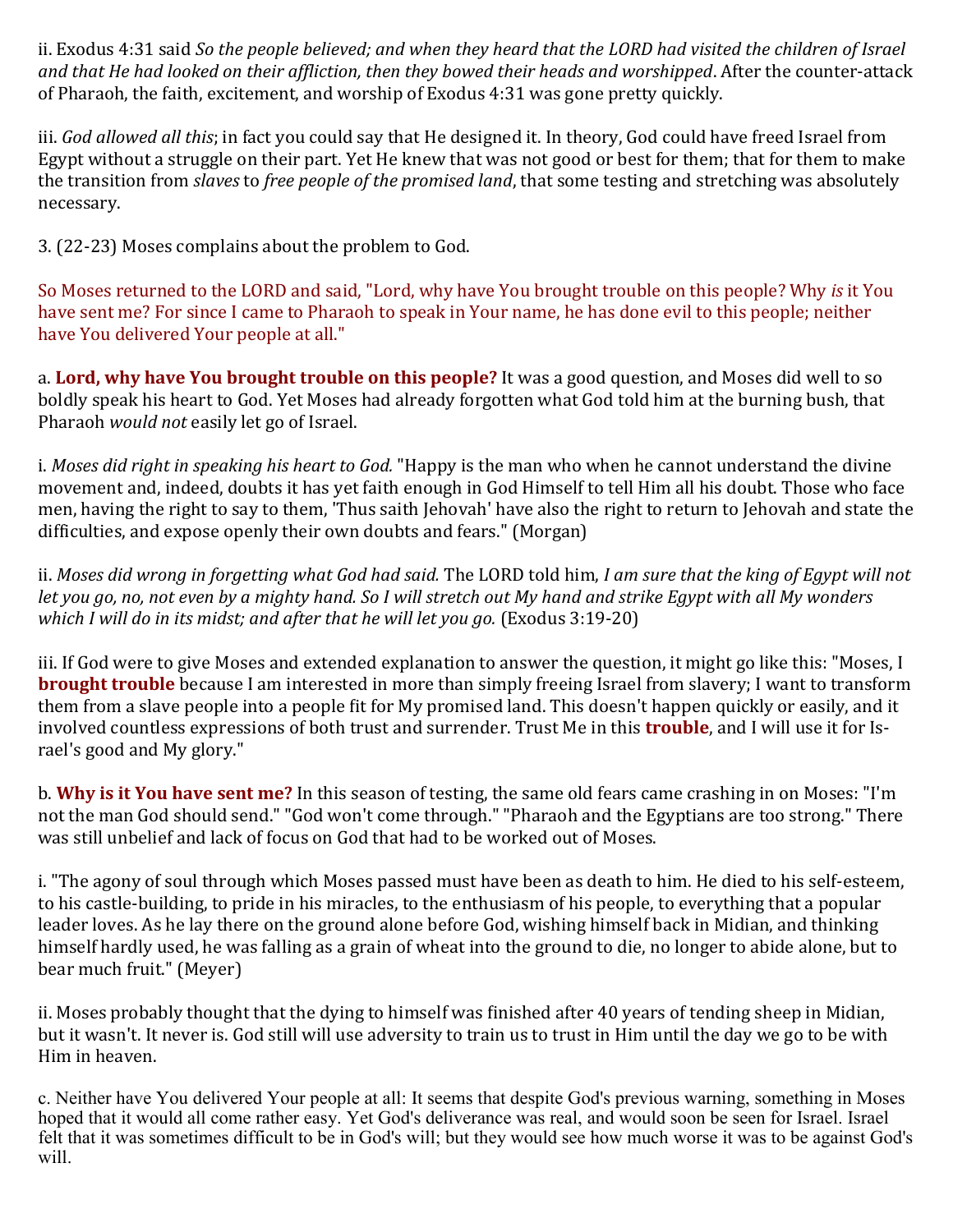#### **Exodus 6 - God's Assurance to Moses**

A. God comforts Moses.

1. (1) God's promise to Moses: Pharaoh *will* let you go.

Then the LORD said to Moses, "Now you shall see what I will do to Pharaoh. For with a strong hand he will let them go, and with a strong hand he will drive them out of his land."

a. **Now you shall see what I will do to Pharaoh**: Carrying the story from the previous chapter, Moses was discouraged by what he thought was God's lack of action and help. God's reply to Moses showed that He wanted him to know that the Lord was in control of it all.

i. Moses was discouraged because he was too impressed by Pharaoh and not impressed enough by God.

b. **For with a strong hand he will let you go**: God promised that not only would Pharaoh *let* the children of Israel leave; he would **drive them out** with a **strong hand**. This seemed impossible after Pharaoh's initial reaction to Moses and the message from the LORD.

i. This was a wonderful, grace-filled message to Moses. God said in effect, "Moses, not only will Pharaoh let them go; **with a strong hand he will drive them out** of Egypt."

ii. "This was the divine declaration made in answer to the statement of human difficulty…. Everything began with a solemn charge to Moses. It is first and answer to the complaint which God's servant uttered in His presence. It was a message of divine self-assertion and, therefore, necessarily a message of grace." (Morgan)

2. (2-5) The God of the covenant confirms His promise.

And God spoke to Moses and said to him: "I *am* the LORD. I appeared to Abraham, to Isaac, and to Jacob, as God Almighty, but *by* My name LORD I was not known to them. I have also established My covenant with them, to give them the land of Canaan, the land of their pilgrimage, in which they were strangers. And I have also heard the groaning of the children of Israel whom the Egyptians keep in bondage, and I have remembered My covenant."

a. **I am the LORD**: In reminding Moses of the great name of God (Yahweh), He confirmed that he remained the covenant-making and covenant-keeping God, who would absolutely fulfill His promise to Moses.

i. "When all human help has failed, and the soul, exhausted and despairing, has given up hope from man, God draws near, and says, I AM." (Meyer)

b. **I appeared to Abraham, to Isaac, and to Jacob, as God Almighty, but by My name LORD I was not known to them**: The patriarchs were privileged to know the God who made the covenant, but for them the covenant was barely fulfilled. The patriarchs knew God as the *Maker* of the covenant. Moses and the generation of the Exodus would know God as the One who *fulfilled* the covenant.

i. The patriarchs knew the *name* Yahweh (it is used some 160 times in Genesis); but the great application of the name referred to God who kept *and* fulfilled the covenant: **I have also established My covenant with them**. "The patriarchs had only the promises, not *the things* promised." (Kaiser)

c. **As God Almighty**: In addition, though the patriarchs knew **God Almighty** (*El Shaddai*), they did not know Him as extensively and intimately as He would reveal Himself to Moses and his generation. They knew the power of God, but didn't have the same personal relationship and revelation Moses would come to know.